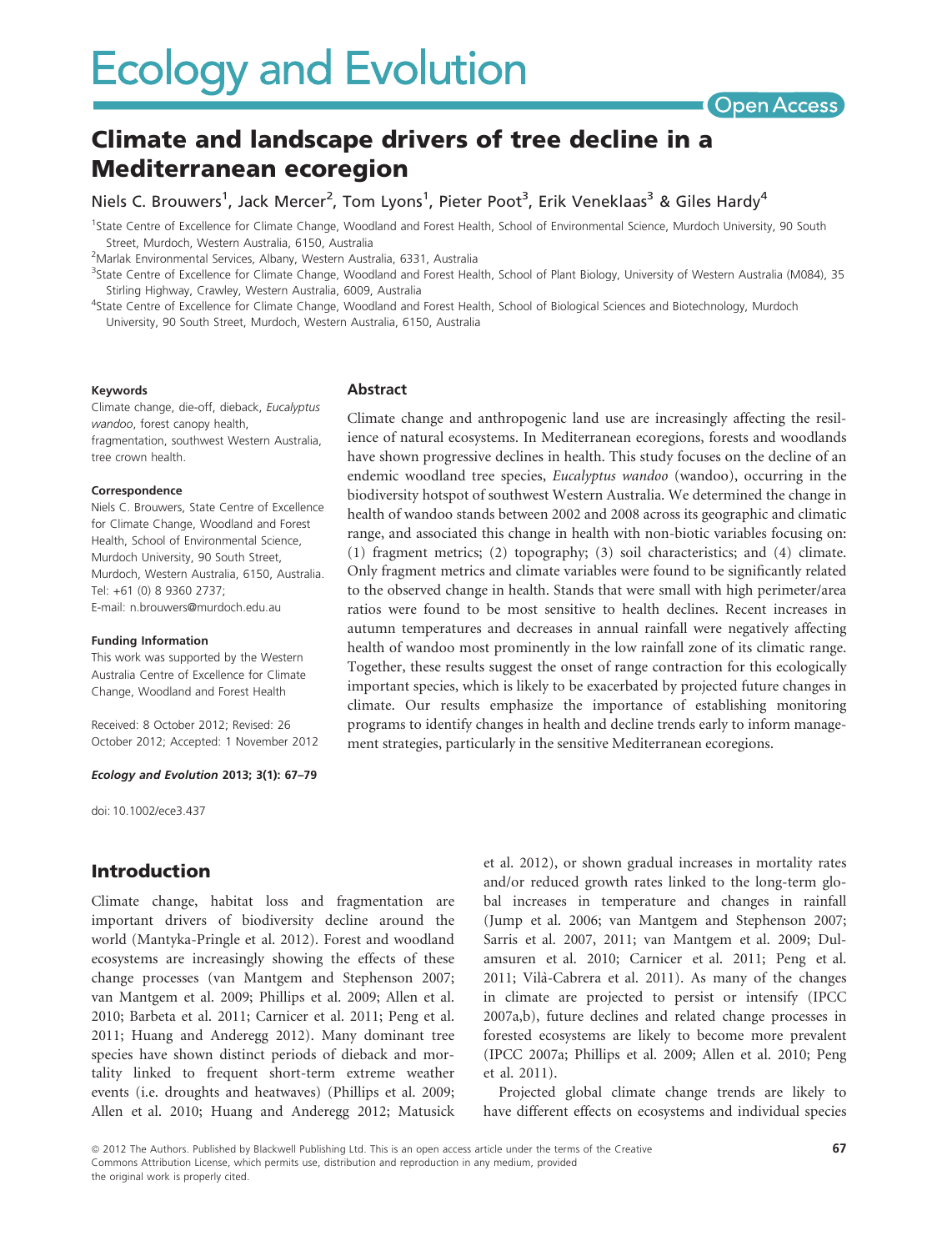(Hansen et al. 2001; Allen et al. 2010). In several studies around the world, co-occurring tree species were found to respond differently to drought and heating events (Allen et al. 2010). For example, coniferous and deciduous species showed varying mortality rates in response to recurring droughts in mixed stands across Spain (Peñuelas et al. 2001). A recent study in southwest Western Australia revealed differences in dieback responses in co-occurring Eucalyptus species after an extreme drought and heating event (Matusick et al. 2012). These findings indicate that species demonstrate different levels of resilience to changes in climate, which will likely result in shifts in species composition, range, and ecosystem functioning (Hansen et al. 2001). Under the current climate change projections, it is expected that range shifts will occur for eucalypts (Hughes et al. 1996) and other woody species particularly at the boundaries of their current range (Jump et al. 2009). However, the assumed species responses to changes in climate are difficult to measure due to the complexity and long temporal scales of the processes involved (Jump et al. 2009). In this study, we document the changes in health of an endemic southwest Australian tree species over a 6-year period across its range and associate it with the changes in the local climate.

The southwest of Western Australia (SWWA) is a unique ecoregion, and one of five globally recognized "biodiversity hotspots" with a Mediterranean climate (Klausmeyer and Shaw 2009; Mittermeier et al. 2011). Like most other Mediterranean ecoregions, SWWA has undergone extensive clearing of native vegetation  $(70%)$ resulting in a highly fragmented landscape (Beard 1990; Shepherd et al. 2002). Changes in climate in this region have especially been pronounced since the mid-1970s, with mean annual temperatures increasing 0.45°C and annual rainfall decreasing by 14% (Bates et al. 2008). This drying and warming trend is projected to continue with estimates of up to 40% rainfall reduction and mean annual temperature increases of up to 5°C by 2070 (CSIRO & BOM 2007). In many Mediterranean ecoregions, similar climatic trends have been observed and projected (IPCC 2007b), indicating the significance of these change processes and their potential impacts on biota inhabiting these ecoregions (Klausmeyer and Shaw 2009).

Based on the projected changes in climate, large parts of Mediterranean ecoregions and specifically SWWA are projected to become increasingly unsuitable for the species they currently support (Hughes et al. 1996; Klausmeyer and Shaw 2009; Laurance et al. 2011). Over the last 30 years, several dominant tree species endemic to SWWA have declined in health, which has been considered to be related to the gradual changes in climate (Hooper and Sivasithamparam 2005; Cai et al. 2010), extreme weather events (Brouwers et al. 2012), and fragmentation effects (Mercer 2003, 2008). Similar declines in health and growth of dominant tree species have been related to climatic changes in other Mediterranean ecoregions (e.g. Jump et al. 2006; Allen et al. 2010; Barbeta et al. 2011; Carnicer et al. 2011; Sarris et al. 2011; Sánchez-Salguero et al. 2012). None of these Mediterranean studies, however, investigated the possible drivers of the observed declines across the entire geographic and climatic range of a species. This study investigates the role of climate and landscape variables on changes in tree health, and provides a first test of how the range of a SWWA tree species might shift with climate change as suggested in modeling studies (Hughes et al. 1996; Klausmeyer and Shaw 2009).

In apparent parallel with the commencement of decreases in annual rainfall and increases in mean annual temperature since the mid-1970s in SWWA (Bates et al. 2008), the tree species Eucalyptus wandoo Blakely subsp. wandoo (wandoo) has shown signs of decline across its range (Hooper and Sivasithamparam 2005; Gaynor 2008). Subsequent public concern led to the funding of a variety of studies to elucidate the causal factors for the observed declines (Wandoo Recovery Group 2006). As a part of this effort, we performed a landscape-scale assessment investigating the relationships between the change in wandoo canopy health assessed over a 6-year period and variables focussing on: (1) fragment metrics; (2) topography; (3) soil characteristics; and (4) climate.

# Materials and Methods

# Study species and area

The Mediterranean climate of the SWWA is characterized by warm to hot, dry summers and mild-to-cool, wet winters (following Peel et al. 2007). Most (80%) rainfall falls between April and October (Bates et al. 2008) and a distinct seasonal dry period occurs between October and April lasting between 4 and 8 months (Beard 1990). Wandoo has a broad range across SWWA (between Latitude 31°0 and 34°30′S and Longitude 115°50 and 118°55′E; Fig. 1), occurring in areas receiving between 300 and 1000 mm annual rainfall and experiencing average temperatures between  $5^{\circ}$ C in winter and  $34^{\circ}$ C in summer (derived from Australian Water Availability Project (AWAP) dataset, see Jones et al. 2009; Raupach et al. 2009, 2011).

Wandoo commonly occurs across what is locally known as the northern and southern jarrah (Eucalyptus marginata) forest region in the west, and extends into the wheatbelt region toward the east (Beard 1990). Native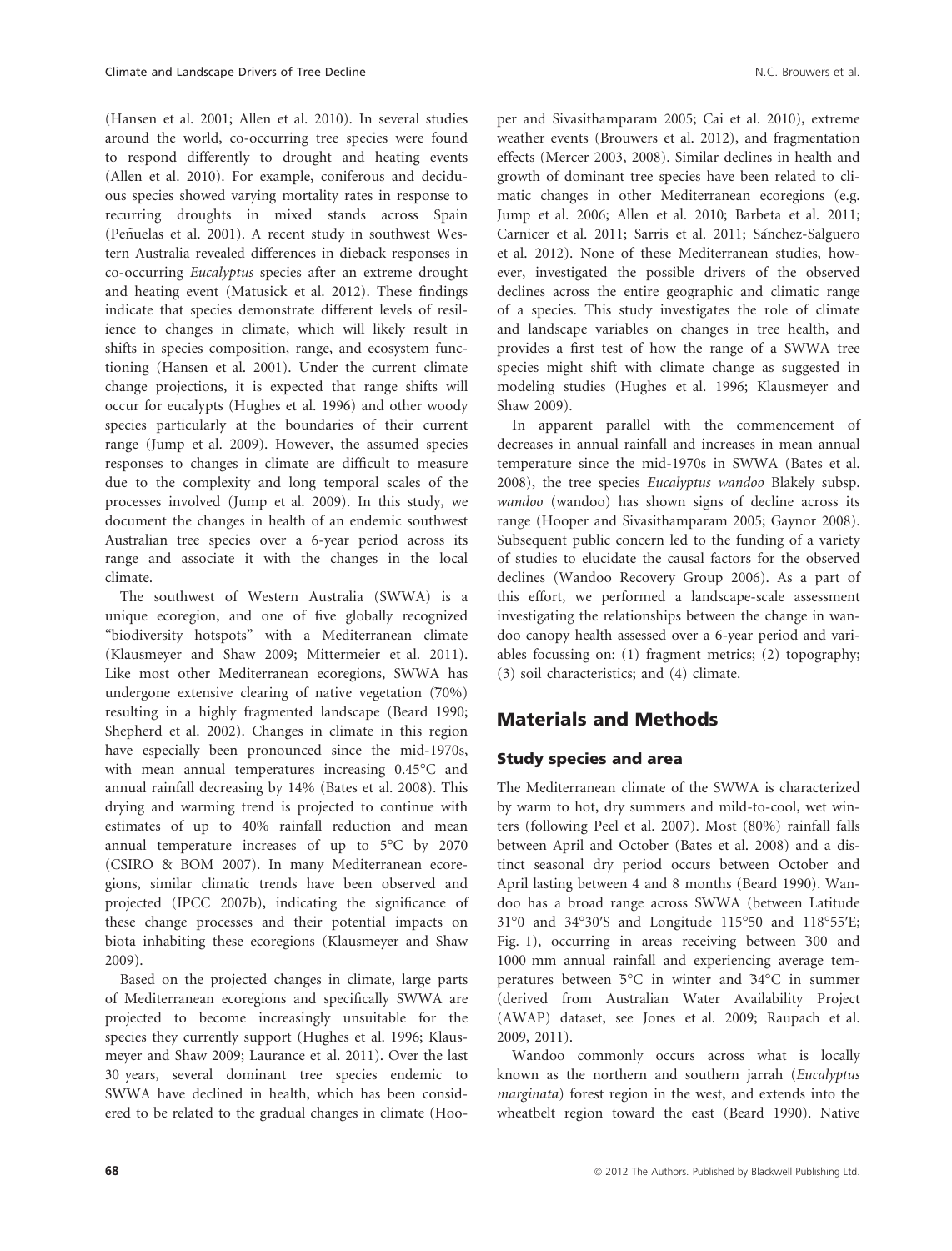

Figure 1. The climatic and geographic range of wandoo across the southwest of Western Australia. The world map indicates Mediterranean climate regions, with black highlights representing Köppen climate symbols Csa and Csb following Peel et al. (2007), and the black square indicating the study region in Australia. Shaded central outline represents the wandoo range based on the point records from this study and the NatureMap database (DEC 2012). Black dots indicate the survey plots used in this study. Underlying gray fields indicate the remaining native vegetation cover in the region, with white indicating areas of human land use, predominantly agriculture. Lines indicate the 30-year average winter rainfall 40 mm stepped isohyets based on the annual rainfall data from 1976 to 2005. The bold 280 mm isohyet indicates the x-axis intercept of the linear relationship between winter rainfall and crown health change shown in Fig. 3b. Across its range, wandoo crown health was found to increasingly decline between 2002 and 2008 from higher (dark, left) to lower (light, right) rainfall zones.

vegetation in these three regions has progressively been cleared for agriculture, mining and other human land uses with 60% cleared in the jarrah forest and 90% in the wheatbelt region (Beard 1990; Shepherd et al. 2002) (Fig. 1). Predominantly, wandoo occurs on a variety of loamy soil types over clay subsoils, and is associated with E. accedens (powderbark wandoo), Corymbia calophylla (marri), E. marginata (jarrah) and Allocasuarina huegeliana (rock sheoak) in the west, and with E. loxophleba (York gum) and E. salmonophloia (salmon gum) in the east (Beard 1990). Specific wheatbelt associations are with E. falcata (silver mallet), E. gardneri (blue mallet), E. astringens (brown mallet), E. occidentalis (flat-topped yate) and E. rudis (flooded gum). Wandoo mainly occurs as open woodland characterized by less than 40% overstory crown cover, with generally sparse understory vegetation (Beard 1990).

Wandoo trees and woodlands have a high conservation value, as they provide a variety of products and services such as honey, timber, watershed protection, and recreation, as well as supporting high levels of biodiversity by providing a variety of habitats (Majer and Recher 1988; Beard 1990; Majer et al. 2003; Wandoo Recovery Group 2006). Compared with other valued endemic Eucalyptus species in the SWWA, wandoo supports significantly more invertebrate fauna (Majer and Recher 1988; Majer et al. 2003). This abundant invertebrate resource supports a diverse woodland fauna (Cousin and Phillips 2008), illustrating the importance of retaining wandoo woodlands for biodiversity conservation in SWWA.

### Field surveys

In response to declining health observed for wandoo in early 2000 (Hooper and Sivasithamparam 2005; Wandoo Recovery Group 2006), surveys were conducted in 2002 and again in 2008 both between the 26th of March and the 11th of June (Mercer 2003, 2008). In the surveys, health on 126 wandoo-dominated plots was assessed along three transects traversing the broad climatic range of the species (Fig. 1). Lacking accurate distribution maps for wandoo, potential locations were identified using local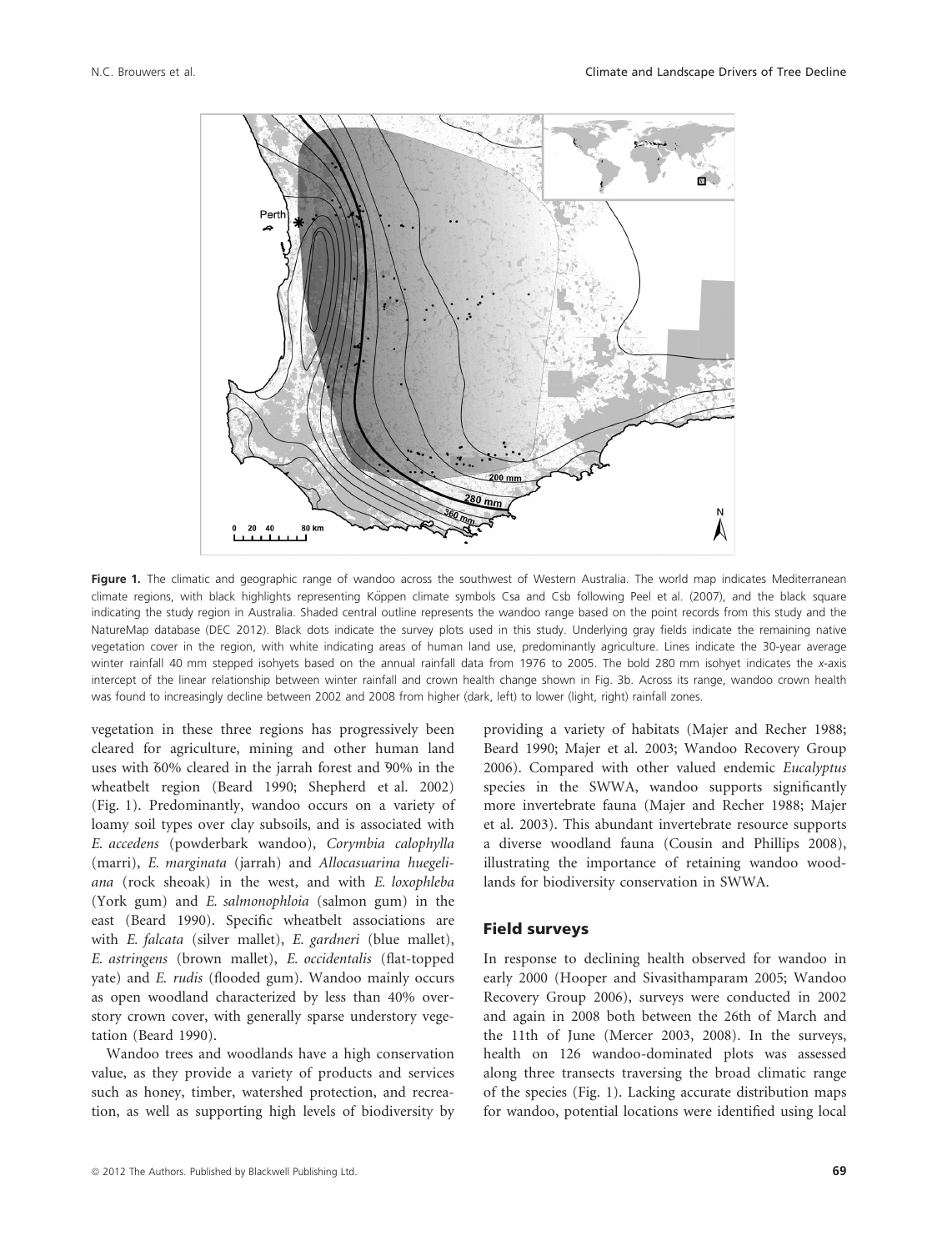expert knowledge as well as opportunistic searches along main east-west-oriented roads and secondary routes connecting north and south. Plots were selected based on the following criteria: (1) wandoo canopy dominance of the plot had to be >90%; (2) the plot and surrounding area had to show no clear signs of waterlogging; and (3) had to be accessible via roads and tracks.

Each plot was  $2500 \text{ m}^2$ , with the majority of plots measuring 50  $\times$  50 m (n = 111) and oriented in a north –south direction, whereas an additional 15 plots measured  $25 \times 100$  m and ran parallel to streams or roads with varying directions. The plots were used to represent each landscape location. For each plot, a GPS point was taken on the northeast corner using a handheld Garmin 12 (GARMIN International, Kansas) with an accuracy of 15 m.

The majority of plots showed high variability in crown health between individual wandoo trees. In order to capture the overall canopy health, all the trees in the survey plots were used to assess the average crown health of wandoo following an adaptation of the established and widely used Grimes (1978) assessment method described by Abbott (1992). During four field trials, the Abbott (1992) method was found most accurate in capturing wandoo crown health in comparison with the health assessment techniques described by Grimes (1978) and Mercer (1991). Average crown health of wandoo was assessed by estimating and adding measures of: (1) overall leaf density (range: 0–9, i.e. leaves absent–dense); (2) incidence of dead branches (0–9, all dead–no dead); and (3) the contribution of epicormics (i.e. shoots that develop from dormant buds following stress) to crown and bole (0–6, tree dead–no epicormics present) resulting in a crown health rating ranging from 0 to 24, i.e. dead– healthy (Abbott 1992; Mercer 2003, 2008). To be able to assign a health rating representing the average condition for all wandoo trees together, the surveyor walked around the perimeter and in two diagonals through each plot, making a group assessment of trees falling in three individual diameter classes (5–20, 20–40 and >40 cm), to estimate the average value of crown health for the whole plot as described above. Additionally, a descriptive assessment was made recording details on the average tree density per plot, diameter class, the surrounding land use, and evidence of recent fire damage (see further Mercer 2008). To ensure continuity and accuracy between successive health ratings, the same assessor carried out the 2002 and 2008 assessments. The 6-year period between surveys made it possible to estimate the change in wandoo crown health at each survey plot.

The crown health ratings measured in 2002 and 2008 at each plot were normalized and the difference between ratings (2008 minus 2002) used to represent the magnitude of crown health change over time (index range:  $-1/0/+1$ ; i.e. maximum decline/no change/maximum improvement). This index was used to associate health change with variables extracted and computed from readily available spatial datasets for the SWWA (Table 1). The GPS points of the plots were used to extract these data using MATLAB 7.7.0 (R2008b, Math-Works, Massachusetts), and ArcGIS 10 (ESRI, California). Eleven plots were excluded where health ratings were affected by fires that occurred before and between the two surveys, resulting in a total sample of  $n = 115$ . We associated health changes observed in the plots with (1) fragment metrics (area, perimeter, and the shape complexity index: Fractal dimension (FRAC) = 2\*ln (perimeter)/ln(area)); (2) topographic variables (height, slope, aspect); (3) soil characteristics (shallowness, salinity; following Harper et al. (2005)); and (4) climaterelated variables including rainfall, temperature and soil moisture estimates, and the changes in these variables between the two surveys calculated as annual and seasonal means (Table 1). The fragments used in the fragment metric analyses were individual digitized outlines indicating native vegetation remnants (see dataset Table 1). In the comparison with the health change measured in the plots, only the fragments that included a survey plot were used. The potential influence of the soil characteristics on wandoo health change was calculated for each plot as a percentage using the soil properties (i.e. soil substrate and texture) derived from the digital soil map available for SWWA (see Harper et al. 2005 and Table 1). For soil shallowness (i.e. likelihood of presence of shallow soil profile i.e. <2 m to rock layer) and salinity (i.e. likelihood of presence of salinity sensitive soils), 0% indicated a low influence, and 100% a potential high (negative) influence on wandoo at the individual plots (Harper et al. 2005). The climate-related variables were generated from the AWAP dataset (Raupach et al. 2009, 2011), which includes gridded data surfaces  $(5 \times 5 \text{ km})$  for rainfall and temperature based on data recorded by the entire weather stations network managed by the Australian Bureau of Meteorology, and grids for modeled soil moisture as calculated by the AWAP consortium. This was the best consistent climate dataset that was freely available for the SWWA. For more details on these datasets, see Raupach et al. (2009, 2011) and Jones et al. (2009).

To smooth the influence of the monthly interpolation errors in the original meteorological gridded datasets (Jones et al. 2009), we calculated 30-year and 6-year average values for the individual climate-related variables per annum (i.e. 12 months) and season (i.e. summer [December, January, February], autumn [March, April, May], winter [June, July, August], spring [September, October, November]) (Table 1). The 30-year long-term average for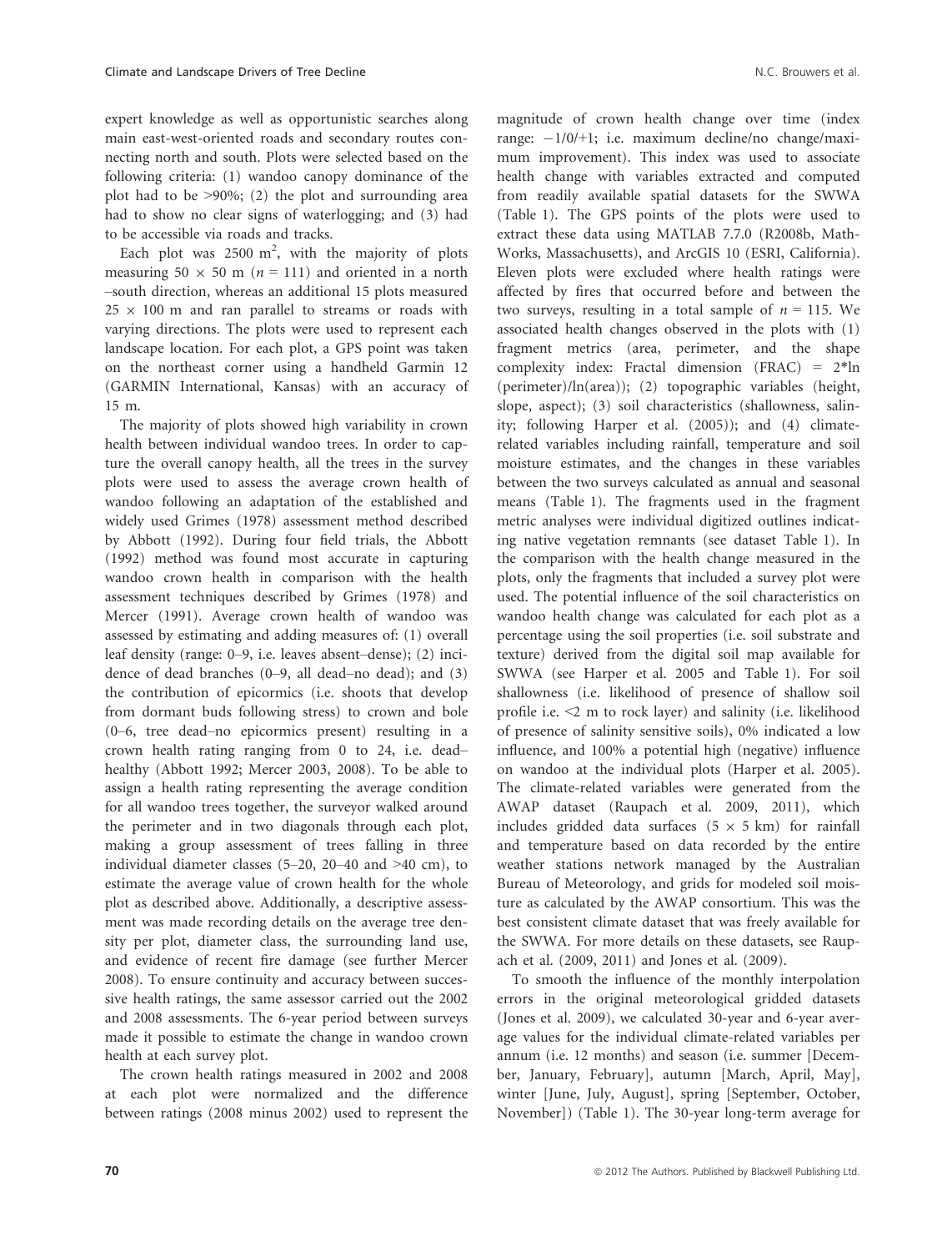| <b>Table 1.</b> Data and variables that were used in the landscape-scale assessment of wandoo health change across its geographic range in southwest |  |  |  |  |  |
|------------------------------------------------------------------------------------------------------------------------------------------------------|--|--|--|--|--|
| Western Australia (SWWA).                                                                                                                            |  |  |  |  |  |

|                              | Variable<br>computed                  |                                    |                                                                                   |
|------------------------------|---------------------------------------|------------------------------------|-----------------------------------------------------------------------------------|
| Data description             | for the analyses                      | Units/Categories                   | Details of parent dataset used                                                    |
| Fragment metrics             | Area                                  | Square meters<br>(m <sup>2</sup> ) | Native vegetation current extent, 2010, DAF, WA, 10 m res                         |
|                              | Perimeter                             | Meters (m)                         | Native vegetation current extent, 2010, DAF, WA, 10 m res                         |
|                              | Fractal dimension<br>(FRAC)           | Fraction $(1-2)$                   | Native vegetation current extent, 2010, DAF, WA, 10 m res                         |
| Topographic<br>position      | Elevation                             | Meters (m)                         | Digital Elevation Model, South West basins, 2008,<br>Landgate/CSIRO, WA, 10 m res |
|                              | Slope                                 | Degrees (°)                        | Digital Elevation Model, South West basins, 2008,<br>Landgate/CSIRO, WA, 10 m res |
|                              | Aspect                                | North or South<br>facing           | Digital Elevation Model, South West basins, 2008,<br>Landgate/CSIRO, WA, 10 m res |
| Soil characteristics         | Shallowness                           | Percentage (%)                     | Soil-landscape mapping South-Western Australia, 2008, DAF, WA, 1.5 km res         |
|                              | Salinity                              | Percentage (%)                     | Soil-landscape mapping South-Western Australia, 2008, DAF, WA, 1.5 km res         |
| Climate-related<br>variables | Av rainfall<br>$(1976 - 2005)$        | Millimeters (mm)                   | Australian Water Availability Project (AWAP), Run 26c, 2011, CSIRO, 5 km res      |
| Calculated per:              | Av temperature<br>$(1976 - 2005)$     | Degree Celsius (°C)                | Australian Water Availability Project (AWAP), Run 26c, 2011, CSIRO, 5 km res      |
| Annum,                       | Av minimum temp<br>$(1976 - 2005)$    | Degree Celsius (°C)                | Australian Water Availability Project (AWAP), Run 26c, 2011, CSIRO, 5 km res      |
| Summer<br>(Dec, Jan, Feb),   | Av maximum temp<br>$(1976 - 2005)$    | Degree Celsius (°C)                | Australian Water Availability Project (AWAP), Run 26c, 2011, CSIRO, 5 km res      |
| Autumn<br>(Mar, Apr, May),   | Av soil moisture<br>(1976-2005) L1    | Fraction $(0-1)$                   | Australian Water Availability Project (AWAP), Run 26c, 2011, CSIRO, 5 km res      |
| Winter<br>(Jun, Jul, Aug),   | Av soil moisture<br>(1976-2005) L2    | Fraction $(0-1)$                   | Australian Water Availability Project (AWAP), Run 26c, 2011, CSIRO, 5 km res      |
| Spring<br>(Sep, Oct, Nov)    | Ch rainfall<br>(av 2008-av 2002)      | Millimeters (mm)                   | Australian Water Availability Project (AWAP), Run 26c, 2011, CSIRO, 5 km res      |
|                              | Ch temp<br>(av 2008-av 2002)          | Degree Celsius (°C)                | Australian Water Availability Project (AWAP), Run 26c, 2011, CSIRO, 5 km res      |
|                              | Ch min temp<br>(av 2008-av 2002)      | Degree Celsius (°C)                | Australian Water Availability Project (AWAP), Run 26c, 2011, CSIRO, 5 km res      |
|                              | Ch max temp<br>(av 2008-av 2002)      | Degree Celsius (°C)                | Australian Water Availability Project (AWAP), Run 26c, 2011, CSIRO, 5 km res      |
|                              | Ch soil moist<br>(av 2008-av 2002) L1 | Fraction (0-1)                     | Australian Water Availability Project (AWAP), Run 26c, 2011, CSIRO, 5 km res      |
|                              | Ch soil moist<br>(av 2008-av 2002) L2 | Fraction (0-1)                     | Australian Water Availability Project (AWAP), Run 26c, 2011, CSIRO, 5 km res      |

All parent datasets included spatial data for the whole of SWWA. The 12 climate-related variables listed were calculated as annual and seasonal averages totalling 5 x 12 variables that were included in the analysis. DAF: Department of Agriculture and Food; DEC: Department of Environment and Conservation; CSIRO: Commonwealth Scientific and Industrial Research Organisation; for details on AWAP datasets, see http://www. csiro.au/awap; WA: Western Australia; res: maximum resolution (or coarseness) of the dataset; Ch av 2008–av 2002: Change variable as the difference between the 6-year average for 2008 and 2002 (i.e. av 2002–2007 minus av 1996–2001); L1: Upper soil layer up to 0.2 m deep; L2: Lower soil layer between 0.2 and 1.5 m deep.

all climate variables was based on the period from 1976 to 2005. To generate variables representing the relative changes in climate and smoothing out annual variability, the difference between the 6-year average before (1996– 2001, i.e. av 2002) and between (2002 and 2007, i.e. av 2008) the surveys was used. Thus, for each climate-related variable, a "change" variable was generated by subtracting av 2008–av 2002 (see Table 1). The resulting climate change variables were used in finding relationships with the wandoo health change variable.

### Statistical analyses

All analyses were performed using R (2.12.0, www.r-pro ject.org) and following steps described in Logan (2010). Where necessary, continuous variables (Table 1) were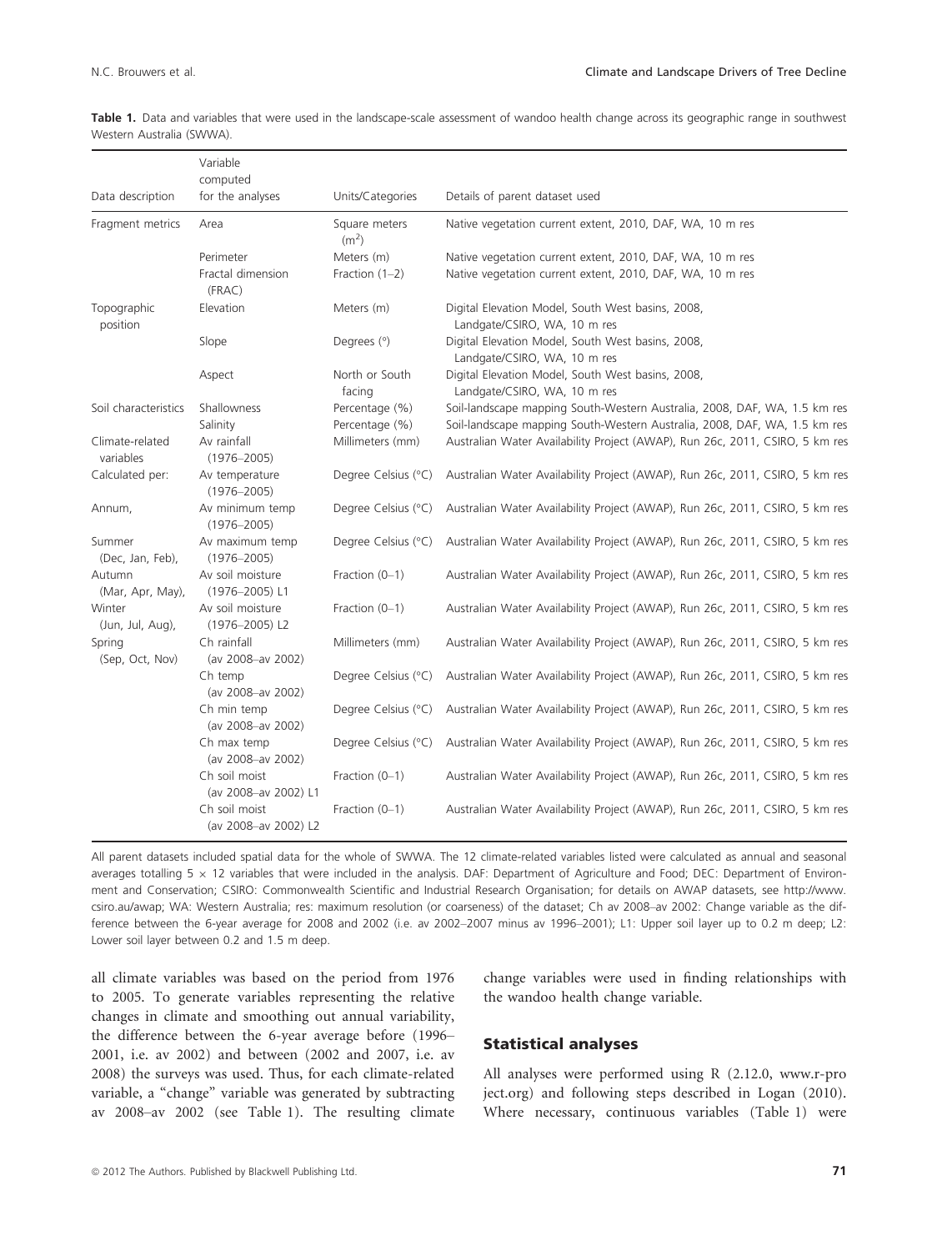transformed or outliers removed to meet the assumptions of normality. To investigate the relationships between the continuous fragment metrics and wandoo health change, we performed linear regression analysis. To investigate the relationships between the continuous topographic variables and wandoo health change, linear regression analysis was performed. The relationship between aspect (North or South) and wandoo canopy health change was analyzed using a Welch two-sample t-test. To investigate the relationships between the continuous soil variables and wandoo health change, linear regression analysis was performed. To determine if the changes in climate that occurred between the surveys were significant, paired Asymptotic Wilcoxon-Signed-Rank Tests were performed. For this, the changes in temperature and rainfall variables were compared between the 6-year average of 2002 and 2008, and to determine if the observed changes (i.e. increase or decrease) were significant compared with the long-term average, comparisons were made between the 6-year average of 2008 and the long-term 30-year average. Additionally, effect size  $(r = z/\sqrt{2n})$  of the observed changes was calculated and interpreted following Cohen (1988), with z being the statistic given for the Wilcoxon test, and *n* the number of observations used  $(=115)$ . To investigate the relationships between the continuous climatic variables and wandoo health change, linear regression analysis was performed. Variables that showed significant relationships with changes in wandoo health were used to explore first and second order variable combinations (i.e. interactions). Individual variables were combined based on the level of correlation  $(r > 0.8)$ . The relationship between these interaction variables and wandoo health change were explored with linear regression.

Additionally, to answer the question of what combination of variables explained wandoo health change best; multiple linear regression models were constructed using all continuous variables and interaction variables. First, forward-stepwise multiple regression analysis was performed to explore potential variable combinations. Second, hierarchical multiple regression was performed, using variable combinations based on knowledge of the level of correlation between the variables (only variables with correlation level  $r < 0.2$  were included). Final model selection was based on: (1) significance of individual variables adding to the model ( $P < 0.05$ ); (2) homogeneity of variance (i.e. random residual distribution) and normality of the data (i.e. linear distribution in Normal Q-Q plot); and (3) the overall model fit ( $P < 0.05$  and Adjusted  $R^2$ ).

# Results

Based on the latitude and longitude coordinates recorded in this study and available in the NatureMap database

(DEC 2012), an outline (minimum bounding geometry) was created including all recorded point locations of wandoo in SWWA. This outline represents the extent of the area where the species can occur and was calculated to be  $86,500$  km<sup>2</sup> (Fig. 1). The survey that was undertaken covered the larger part of this area, with the individual plots showing a good representation of the climatic range of wandoo (Fig. 1).

The average long-term annual rainfall (1976–2005) across all survey plots ranged between 339 and 859 mm, with spring averages of between 67 and 181 mm, summer: between 39 and 76 mm, autumn: between 75 and 167 mm, and winter: between 141 and 468 mm. Average long-term annual temperatures ranged between 13.5 and 18.4°C, with spring: between 12.2 and 16.8°C, summer: between 17.9 and 24.5°C, autumn: between 14.8 and 19.6°C, and winter: between 9.3 and 13.1°C.

Of the 115 plots that were included in the analyses, 66 were found to have declined in overall crown health between 2002 and 2008. Twenty plots were found to be stable and 29 plots had improved in health. Across all plots, canopy health change ranged between –38% and  $+21\%$ .

### Fragment metrics

The woodland fragments including the survey plots were highly variable in perimeter and size (i.e. area), ranging between 0.2 and 115.6 km, and 0.0025 and 285.6  $\text{km}^2$ , respectively, with one large fragment of 424.2 km and  $1,154.0 \text{ km}^2$  in size. Inspection of the dataset used revealed that this large fragment was poorly digitized, ignoring clear separating boundaries such as roads and tracks. Therefore, all twelve plots situated within this single large fragment were removed prior to analysis. A clear positive relationship was found between canopy health change and both stand area and perimeter, with small fragments with long edges showing the largest declines (Linear Regression:  $F = 18.05$ ; 18.86, df = 101,  $P < 0.001$ , Adjusted  $R^2 = 0.143$ ; 0.149, respectively). Additionally, the fragment shape index (FRAC) was found to be positively related to crown health change, where wandoo in more complex fragments (i.e. with a high perimeter/area ratio) showed the strongest declines  $(F = 7.825, df = 113, P = 0.006, Adjusted R<sup>2</sup> = 0.057).$ 

# Topography

Slope of the plots ranged from  $0.2^{\circ}$  to  $14.9^{\circ}$  with a mean of 2.5°. The distribution was highly skewed toward small slope values (skewness >2.9). After removing outlying plots situated on slopes  $>6^\circ$  ( $n = 6$ ), and applying log10 data transformation, no relationship was found between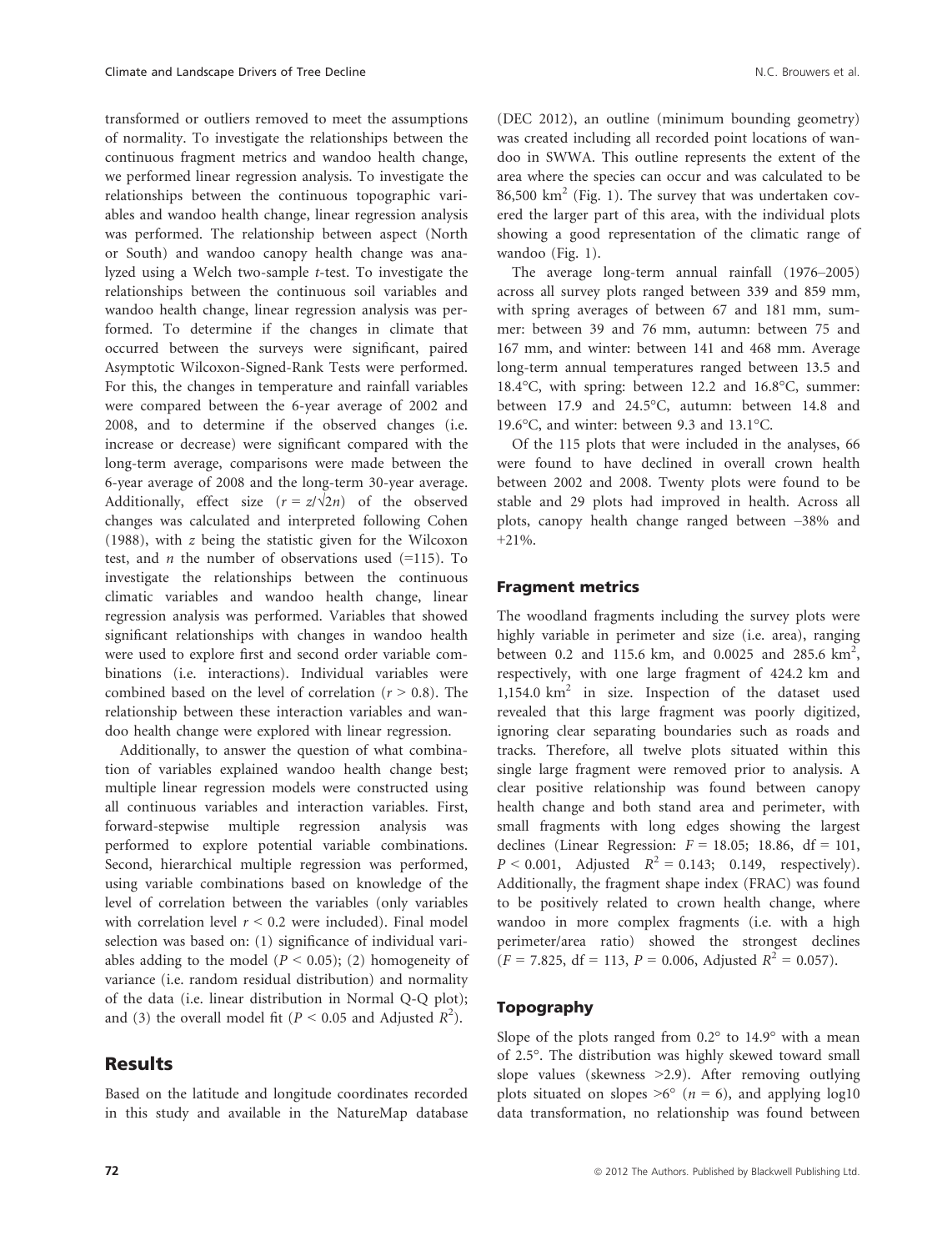slope and canopy health change of wandoo ( $F = 0.963$ ,  $P = 0.329$ , df = 107). Plots were found at elevations ranging from 22 to 402 m with an average elevation of 278 m. No relationship was found between elevation and canopy health change  $(F = 0.078, P = 0.781, df = 113$  for all following). Fifty plots were found on north-facing slopes and 65 were found on south-facing slopes. No differences were found for canopy health change with north- or south-facing aspect (Welch two-sample t-test:  $t = 0.593$ ,  $P = 0.554$ ). Thus, topography was found to be unrelated to the observed canopy health change of wandoo.

# Soil characteristics

The likely presence and influence of shallow soils (i.e. distance to a rock layer in the soil profile,  $\leq 2$  m) and saline properties were generally low for the survey plots (average: 24.6% and 7.7%, range: 0.0–46.0 and 0.0–36.4, respectively), and were both found to be unrelated to canopy health change ( $F = 0.573$ ,  $P = 0.450$ ;  $F = 0.205$ ,  $P = 0.651$ , respectively). These results indicate that the observed canopy health change of wandoo at the survey plots was not directly related to these soil characteristics.

### Climate changes

The changes in the climate variables that occurred over the 6 years between the surveys are displayed in Fig. 2. For the changes in rainfall, all changes were significant showing an overall and seasonal significant decrease in rainfall between surveys and compared with the 30-year average (Asymptotic Wilcoxon-Signed-Rank Test:  $z = -3.595$  to  $-9.307$ ,  $P = \le 0.001$  and  $z = -4.521$  to  $-9.277$ ,  $P = 0.001$ , respectively). Autumn was an exception showing a significant increase in rainfall between the surveys and compared with the long-term average  $(z = 8.386, P = 0.001$  and  $z = 5.582, P = 0.001$ , respectively). Calculations of the effect size indicating the relative weight of the changes revealed that the decreases were most prominent for winter  $(r = 0.61)$  and annual rainfall  $(r = 0.60)$  (following Cohen 1988), with all plots experiencing a decrease in winter rainfall (July–August) between 2% and 24% (Fig. 2a). The changes in temperature between the 6-year averages for 2002 and 2008 were all significant; however, comparisons with the long-term average found no change in average annual temperature  $(z = 1.462, P = 0.144)$ , whereas winter temperatures showed a significant increase  $(z = 6.681, P = 6.001)$ . The temperature increase found for spring and autumn was consistent with the long-term average  $(z = 7.452;$ 7.513,  $P = 0.001$ , and  $z = 9.307$ ; 7.036,  $P = 0.001$ , respectively), and summer temperatures significantly dropped in all plots  $(z = -9.307; -9.307, P = <0.001)$ . These changes were primarily driven by increases and decreases in maximum temperatures. Calculations of the effect size revealed that the temperature changes were most prominent for summer  $(r = 0.61)$ , autumn  $(r = 0.50)$ , and spring  $(r = 0.49)$ , with all plots experiencing a significant drop in summer temperature (range:  $-0.80$  to  $-0.22$ °C) (Fig. 2b). Compared with the longterm average rainfall and temperatures, all the observed climatic changes described above occurred at an equal relative magnitude across all plots.

### Tree health change and climate

Several climate variables were significantly associated with the observed changes in wandoo crown health across the 115 plots. Decreases in crown health between the two surveys were most significantly associated with (1) areas that experienced an increase in temperature during



Figure 2. Changes in rainfall (a) and temperature (b) for all wandoo plots  $(n = 115)$  calculated as average 2008 (2002–2007) minus average 2002 (1996–2001). The box plots indicate the median and range. Summer: Dec–Feb, Autumn: Mar–May, Winter: Jun–Aug, Spring: Sep–Nov.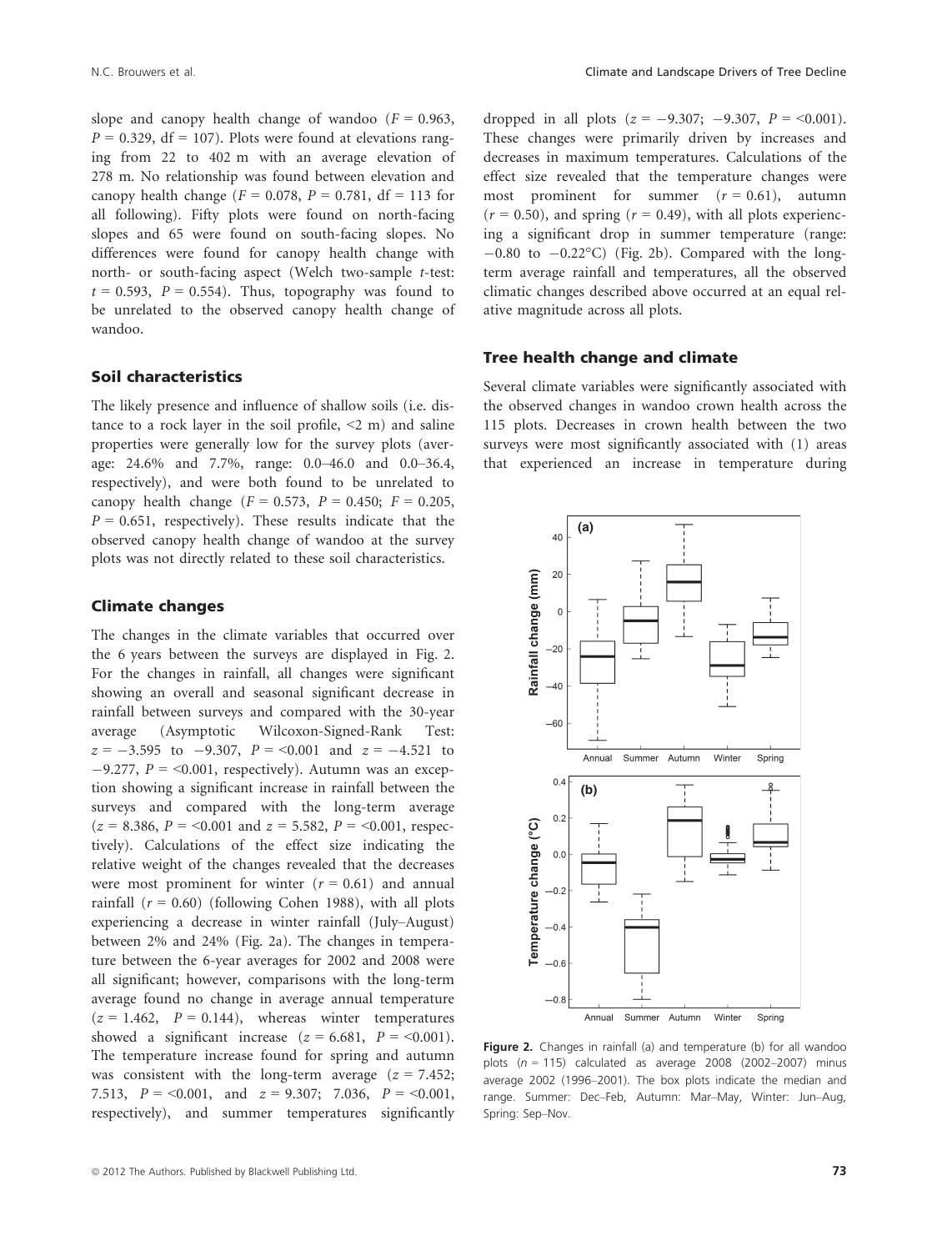autumn; (2) areas receiving low long-term average winter rainfall (i.e. eastern end of the wandoo range, see Fig. 1); (3) areas that experienced the smallest decrease in summer temperatures (i.e. where temperatures remained high); and (4) areas receiving low long-term average annual rainfall (see Fig. 3, Table 2). Interaction variables that showed the highest significant association with crown health change were "Autumn temperature change \* Summer temperature change" and "Winter rainfall \* Annual rainfall change" (Table 3). These interactions showed that wandoo mainly decreased in health: (1) where the combined summer and autumn temperatures increased between the surveys; and (2) where annual rainfall decreased in the low winter rainfall areas. Additionally, modeled average (30-year) summer soil moisture availability up to 1.5 m deep was found to be positively related to wandoo health change ( $F = 15.28$ , df = 113,  $P < 0.001$ , Adjusted  $R^2 = 0.111$ ).

The best fitting multiple regression models describing crown health change were found to include climaterelated variables only (Table 3). All other variables did not significantly add to the models. The best-fit model was found to include the variable representing the change in autumn temperature, and the variable representing the interaction between average (30-year) winter rainfall and the changes in annual rainfall that occurred at the survey plots between 2002 and 2008 (Table 3). Exchanging autumn temperature change with the variable representing the interaction between autumn and summer temperature change produced an equally well-performing model. Exchanging the interaction between winter rainfall and annual rainfall change with the interaction between annual rainfall and annual rainfall change also produced an equally well-performing model ( $F = 17.10$ , df = 113,  $P < 0.001$ , Adjusted  $R^2 = 0.220$ ).

Altogether, these analyses showed that crown health mainly decreased in winter (or annual) dry areas (Fig. 3b, d), mainly influenced by (1) the decreases in annual/winter rainfall (Fig. 2a); (2) increases in autumn temperature (Fig. 3a); and (3) relatively low decreases in summer

Table 2. Climate-related relationships for the change in wandoo crown health across their geographic distribution.

| Linear regression model   | Explanatory variables                                                  | β                                      | F.    | df  | P       | $R^2$ | Adjusted $R^2$ |
|---------------------------|------------------------------------------------------------------------|----------------------------------------|-------|-----|---------|-------|----------------|
| $Y = \beta_0 + \beta_1 A$ | Autumn temperature change (°C)<br>Intercept $(\beta_0)$                | $-3.32E-01$<br>7.57E-03                | 28.46 | 113 | < 0.001 | 0.201 | 0.194          |
| $Y = \beta_0 + \beta_1 B$ | Winter rainfall (mm)                                                   | 6.90E-04<br>$-1.95E-01$                | 26.59 | 113 | < 0.001 | 0.191 | 0.183          |
| $Y = \beta_0 + \beta_1 C$ | Intercept $(\beta_0)$<br>Summer temperature change (°C)                | $-2.48E - 01$                          | 20.07 | 113 | < 0.001 | 0.151 | 0.143          |
| $Y = \beta_0 + \beta_1 D$ | Intercept $(\beta_0)$<br>Annual rainfall (mm)<br>Intercept $(\beta_0)$ | $-1.62E-01$<br>3.65E-04<br>$-2.24E-01$ | 16.49 | 113 | < 0.001 | 0.127 | 0.120          |

 $Y =$  Crown health change for wandoo between 2002 and 2008 as a fraction between  $-1$  and  $+1$ .

Table 3. Multiple linear regression models including relevant interaction terms explaining the change of wandoo crown health between 2002 and 2008 across their geographic distribution.

| Multiple regression model               | Explanatory variables                    | β             | F     | df  | P       | $R^2$ | Adjusted $R^2$ |
|-----------------------------------------|------------------------------------------|---------------|-------|-----|---------|-------|----------------|
| $Y = \beta_0 + \beta_1 A + \beta_2 BE$  | Autumn temperature change                | $-2.57E-01$   | 17.46 | 112 | < 0.001 | 0.238 | 0.224          |
|                                         | Winter rainfall * Annual rainfall change | $-5.09E-06$   |       |     |         |       |                |
|                                         | Intercept $(\beta_0)$                    | $-3.50E-02$   |       |     |         |       |                |
| $Y = \beta_0 + \beta_1 AC + \beta_2 BE$ | Autumn temp change * Summer temp change  | 6.17E-01      | 17.05 | 112 | < 0.001 | 0.233 | 0.220          |
|                                         | Winter rainfall * Annual rainfall change | $-5.98E-06$   |       |     |         |       |                |
|                                         | Intercept $(\beta_0)$                    | $-4.94E-02$   |       |     |         |       |                |
| $Y = \beta_0 + \beta_1 C + \beta_2 BE$  | Summer temperature change                | $-1.75E-01$   | 14.41 | 112 | < 0.001 | 0.205 | 0.190          |
|                                         | Winter rainfall * Annual rainfall change | $-6.08E - 06$ |       |     |         |       |                |
|                                         | Intercept $(\beta_0)$                    | $-1.64E-01$   |       |     |         |       |                |
| $Y = \beta_0 + \beta_1 AC$              | Autumn temp change * Summer temp change  | 8.04E-01      | 24.56 | 113 | < 0.001 | 0.179 | 0.171          |
|                                         | Intercept $(\beta_0)$                    | $-3.79E-03$   |       |     |         |       |                |
| $Y = \beta_0 + \beta_1 BE$              | Winter rainfall * Annual rainfall change | $-8.93E-06$   | 19.04 | 113 | < 0.001 | 0.144 | 0.137          |
|                                         | Intercept $(\beta_0)$                    | $-9.68E-02$   |       |     |         |       |                |

 $Y =$  Crown health change for wandoo between 2002 and 2008 as a fraction between  $-1$  and +1. Capital letters in the model formula correspond with model variables from Table 2 with the addition of "E" representing "Annual rainfall change". All significant variables were used in the exploration and selection of the models.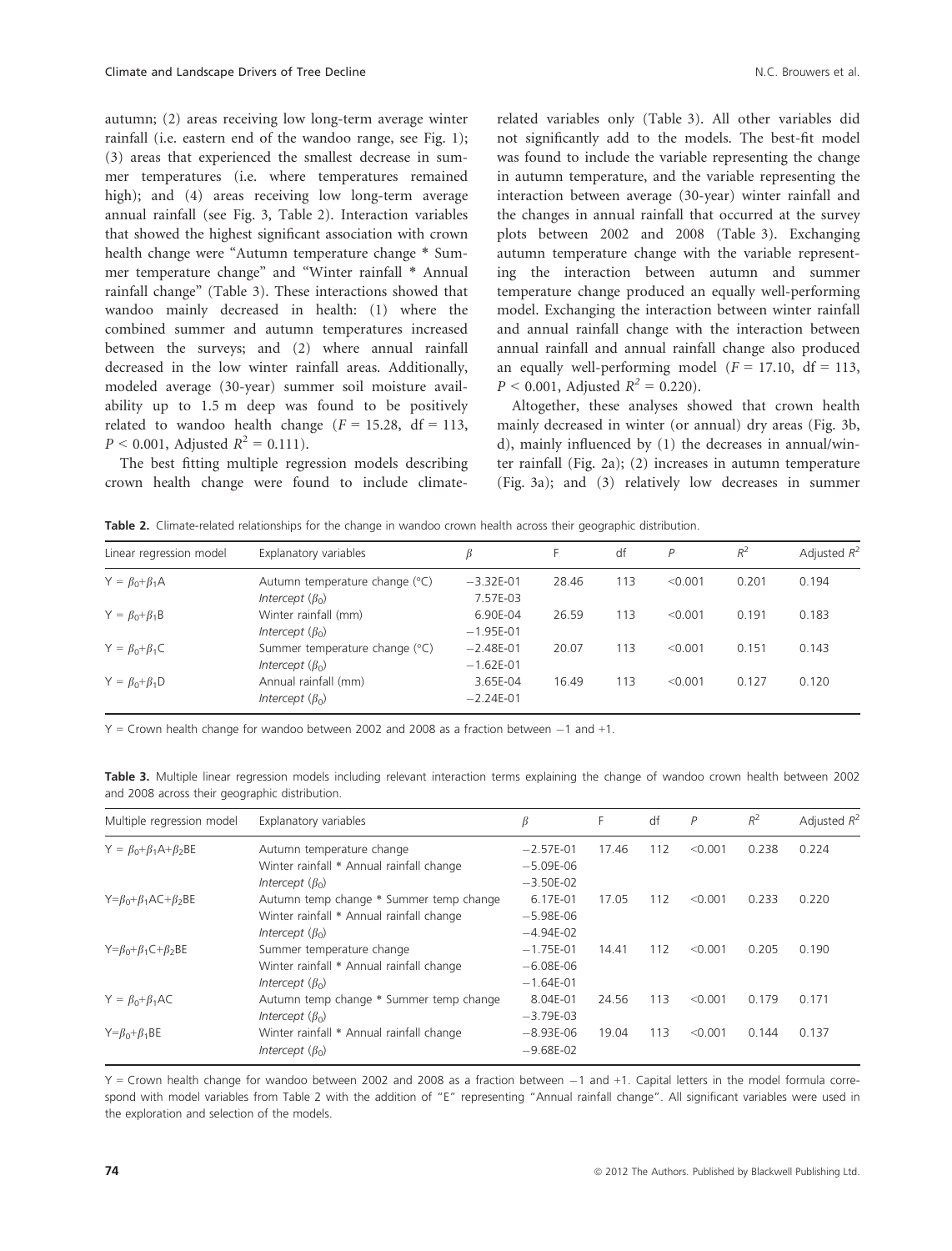temperature (Fig. 3c). Wandoo therefore seems most sensitive to the changes in climate in the low rainfall zone of its range (Fig. 1).

# **Discussion**

This study contributes to our understanding of how an endemic Eucalyptus species responds to changes in climate in a highly fragmented landscape. It is novel in that it uses a large spatio-temporal approach by (1) measuring health of a tree species across its entire distribution; (2) using field data collected at two points in time; and (3) relating the changes in health to landscape and climate variables in a threatened Mediterranean ecoregion. This study also provides one of the first recorded pieces of evidence in support of bioclimatic modeling studies (Hughes et al. 1996; Klausmeyer and Shaw 2009), showing the negative response of an important tree species in SWWA to changes and shifts in climate.

The statistical models strongly suggest that average annual winter rainfall and recent shifts in climate (i.e. equal relative increases in autumn temperature and decreases in annual rainfall across the wandoo climate gradient) are associated with the health decline of wandoo (Table 3). The relatively low amount of explained variation by the models indicates that the declines are probably influenced by multiple interacting factors including pests and pathogens (Hooper and Sivasithamparam 2005), and episodic events such as droughts, heat waves, and fires. However, including these factors was beyond the scope of this study. Despite these and other limitations (i.e. relatively coarse resolution of climate datasets, and only using two points in time for our analysis), our findings correspond with previous research on climate and wandoo health. The historical long-term climate trends for SWWA show decreases in rainfall and increasing temperatures (Bates et al. 2008), and the observed health of wandoo has increasingly been declining



Figure 3. Relationships between crown health change and individual climate-related variables. Graph (a) and (c) indicate crown health declines in areas where autumn temperatures increased (a) or summer temperatures showed only little decrease (c) between 2002 and 2008. Graphs (b) and (d) indicate crown health declines predominantly in areas with low 30-year average winter (b) and/or annual (d) rainfall. For related statistics, see Table 2.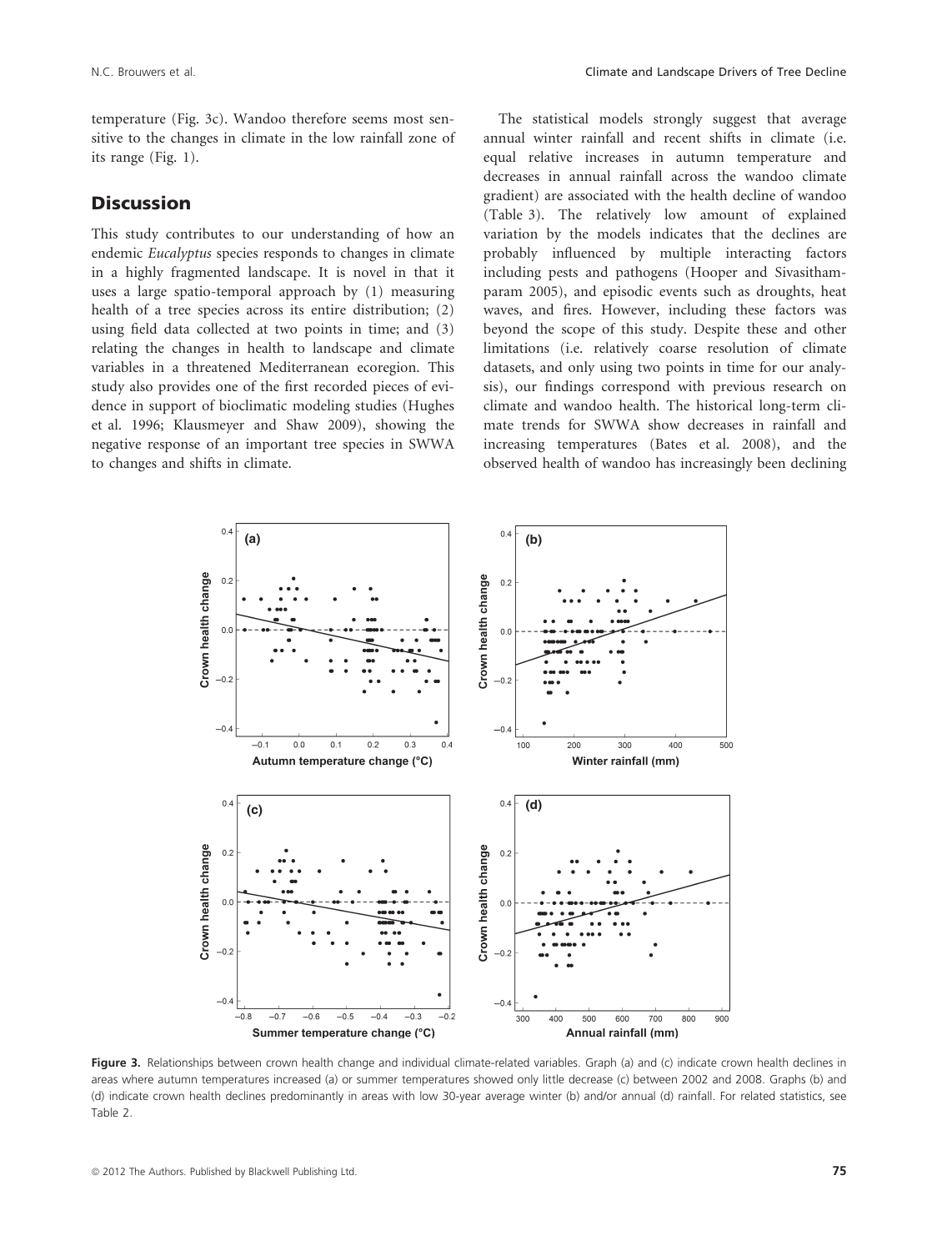(Hooper and Sivasithamparam 2005; Wandoo Recovery Group 2006; Gaynor 2008). This strongly suggests that the changes in climate have been negatively affecting wandoo health (Fig. 3b, d), particularly in the low rainfall zone of its distribution (Fig. 1). Equally, specific Mediterranean studies showed decreases in tree health with increased water deficits (Carnicer et al. 2011; Sánchez-Salguero et al. 2012), and decreased tree growth associated with less rainfall and increased temperatures in Spain (Vila-Cabrera et al. 2011); reduced tree growth related to less rainfall on Greek islands (Sarris et al. 2007, 2011); and increasing temperatures affecting Fagus sylvatica (beech) growth at the southern edge of its range in Spain (Jump et al. 2006). Long-term increases in temperature and water deficits were further found to be the main driver for increased tree mortality rates in the boreal forests of Canada (Peng et al. 2011), in the Sierra Nevada of California (van Mantgem and Stephenson 2007), across the western United States including forests in the Mediterranean region (van Mantgem et al. 2009), and in Europe (Carnicer et al. 2011; Vila-Cabrera et al. 2011), indicating the significance of our findings in relation to global observations (Allen et al. 2010).

The climatic changes in SWWA toward prolonged warmer conditions running into autumn, in combination with reduced rainfall, is likely resulting in more pronounced soil water deficits negatively affecting wandoo health. Where the magnitude of the climatic changes was equal across the wandoo range, physiological constraints are likely to make wandoo at the eastern dry (and warm) end of its range most susceptible to these changes, resulting in declining health. The high likelihood of a continuation of the observed climate change trends in SWWA (i.e. drying and warming) (CSIRO & BOM 2007) combined with our results suggests that unless wandoo is able to adapt phenotypically and/or genetically, it is likely to become less dominant or even disappear from its dry eastern range limit. Similarly, dramatic shifts have also been suggested by Hughes et al. (1996) in an earlier modeling study investigating bioclimatic change scenarios for Eucalyptus species across Australia. They predicted that the current climatic suitability for many species in SWWA would shift considerably or disappear all together under future climate change scenarios (Hughes et al. 1996), exacerbated by SWWA highly fragmented environment and natural boundaries (i. e. surrounding oceans and arid interior) (Fig. 1).

The recorded onset of the decline in wandoo coincided with significant declines and shifts in rainfall, and the commencement of increasing temperatures in the SWWA since the mid-1970s (Bates et al. 2008; Gaynor 2008). This corresponds with the climatic trends and tree health responses observed in Spain (Jump et al. 2006; Carnicer et al. 2011). Carnicer et al. (2011) found that since the second half of the 20th century, increasing water deficits as a function of temperature and rainfall were strongly related to decreased crown health condition of 16 tree species particularly in the drier part of the species' range. Jump et al. (2006) found that declines in F. sylvatica growth at its southern range edge commenced around 1975 and were related to increasing temperatures. Equally, wandoo has progressively shown phases of decline (and partial recovery) and mortality at a local scale since significant drying and warming occurred (Wandoo Recovery Group 2006; Gaynor 2008), but with our results now suggesting a more gradual continuing health decline across the drier part of its range. Apart from wandoo, other woody species in SWWA have increasingly shown phases of decline and mortality (Cai et al. 2010; Brouwers et al. 2012; Matusick et al. 2012), indicating that declines in tree health are becoming more prevalent in this region. The similarities in climate change projections specific for Mediterranean ecoregions (i.e. unique combination of drying and warming) (IPCC 2007b), and the similar decline responses in the Mediterranean forests of the Northern and Southern hemisphere (Jump et al. 2006; Sarris et al. 2007, 2011; Allen et al. 2010; Carnicer et al. 2011), indicate the likely generality of our findings.

Besides the apparent climate-health relationship, wandoo in forest fragments that were small and with a relative large perimeter/area ratio (i.e. complex-shaped) were generally found to be declining. Similarly, Barbeta et al. (2011) found that dominant mature F. sylvatica trees in forest fragments in Spain displayed more crown damage than trees in more continuous forest, indicating a potential negative fragmentation effect. In a recent review on the interactions between climate change and habitat loss effects, Mantyka-Pringle et al. (2012) concluded that in areas characterized by high maximum temperatures and where annual rainfall had decreased over time, native vegetation was most sensitive to the negative effects of habitat loss and fragmentation. Our results suggest that wandoo in the fragmented dry eastern end of its range (Fig. 1) is potentially impacted by this cumulative effect. Investigations of the combined effects of these and other interacting disturbance processes on the health of forests have been lacking, particularly in SWWA. Persistence of the global climate and environmental changes emphasizes the importance of understanding these interactions to generate necessary information for the development of appropriate conservation management strategies (Mantyka-Pringle et al. 2012).

Permanent and consistent tree health monitoring programs like those established in the United States (Stolte 2001; Bennett and Tkacz 2008) and Europe (as used and cited in Carnicer et al. 2011) will be of key importance to provide information related to the changes in forest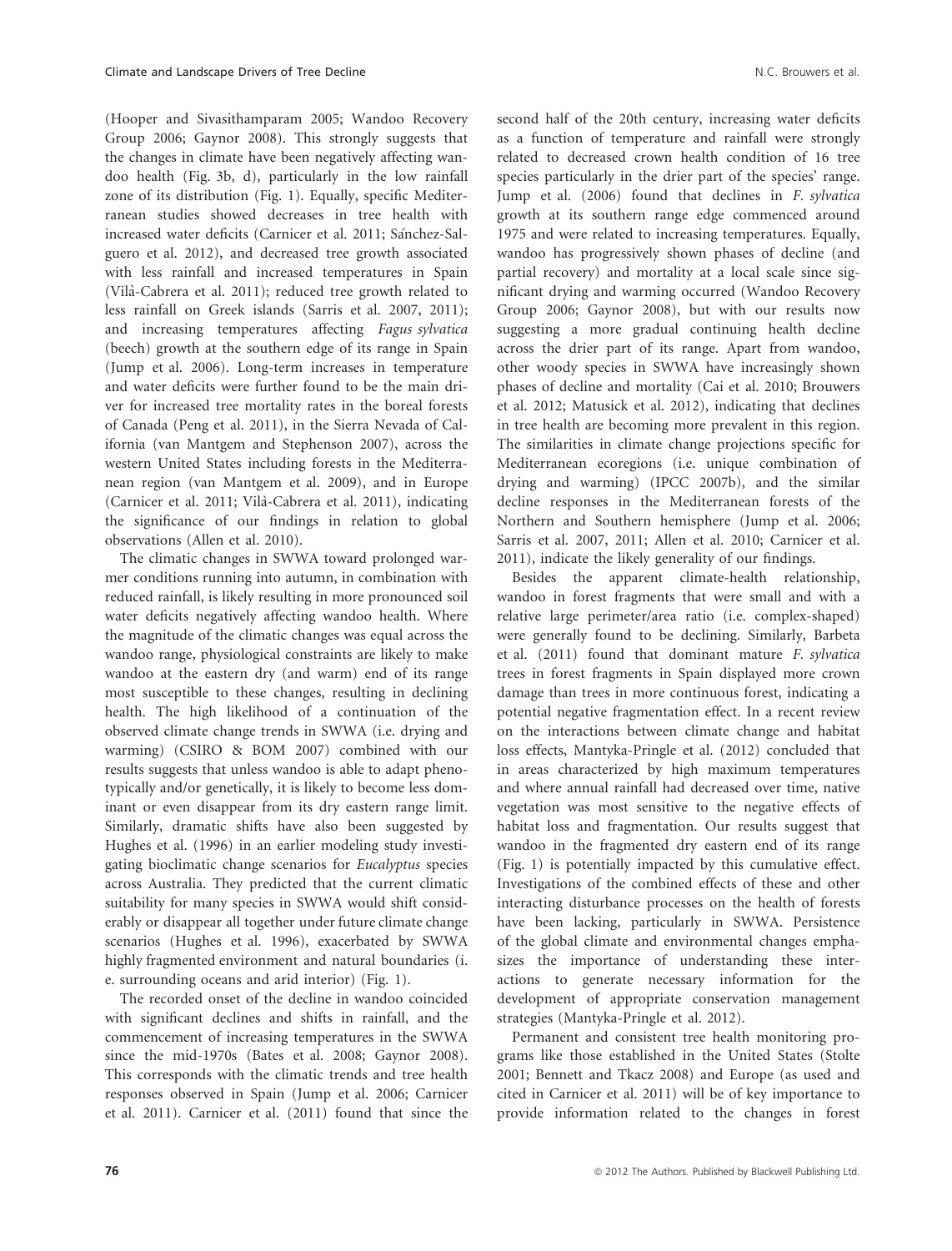ecosystems driven by climate change (Stolte 2001). Large-scale monitoring programs for multiple tree species are currently lacking across the unique Mediterranean ecoregion of SWWA. Since this ecoregion is of global importance due to its high biodiversity values (Hopper and Gioia 2004; Klausmeyer and Shaw 2009), knowledge of how future climate change impacts on species' ranges and persistence will be paramount for conservation management and planning. Therefore, establishment and continuation of large spatio-temporal scale monitoring and research programs in Mediterranean ecoregions should be encouraged. The information that is generated from these efforts will be highly valuable for providing the essential baseline spatio-temporal information on the wider changes that are likely to occur in SWWA and Mediterranean ecoregions around the world (Carnicer et al. 2011). Management of these unique environments can only then be tailored appropriately (Millar et al. 2007).

# Acknowledgements

We thank the Western Australia Department of Environment and Conservation (DEC) and the Wandoo Recovery Group, for supporting this work, and Frank Batini for useful comments on earlier drafts of this manuscript. For providing spatial datasets and support, we thank Graeme Behn, Geoffrey Banks, Michael Raykos, John Dunn, Paul Gioia, Ian Abbott, and Kim Whitford from DEC; Damian Shepherd and Jeffrey Watson from the Western Australia Department of Agriculture and Food; and Peter Biggs and Michael Raupach from CSIRO Marine and Atmospheric Research for access to the Australian Water Availability Project (AWAP) datasets. We further thank Jatin Kala and Brad Evans (Murdoch University) for providing technical support and datasets, Michael Renton (University of Western Australia) for statistical advice, and two anonymous reviewers for their valuable comments on an earlier version of this manuscript. This research was undertaken as part of the Western Australia Centre of Excellence for Climate Change Woodland and Forest Health.

# Conflict of Interest

None declared.

### References

Abbott, I. 1992. Ecological implications of insect pests in jarrah and karri forests. Pp. 77–98 in, Western Australia Department of Conservation and Land Management, ed. Research on the impact of forest management in South-west Western Australia, CALM Occasional Paper No. 2/92. Department of Conservation and Land Management, Como, Western Australia.

- Allen, C. D., A. K. Macalady, H. Chenchouni, D. Bachelet, N. McDowell, M. Vennetier, et al. 2010. A global overview of drought and heat-induced tree mortality reveals emerging climate change risks for forests. For. Ecol. Manage. 259: 660–684.
- Barbeta, A., J. Peñuelas, R. Ogaya, and A. S. Jump. 2011. Reduced tree health and seedling production in fragmented Fagus sylvatica forest patches in the Montseny Mountains (NE Spain). For. Ecol. Manage. 261:2029–2037.
- Bates, B., P. Hope, B. Ryan, I. Smith, and S. Charles. 2008. Key findings from the Indian Ocean Climate Initiative and their impact on policy development in Australia. Climatic Change 89:339–354.
- Beard, J. S. 1990. Plant life of Western Australia. NSW, Kangaroo Press, Kenthurst.
- Bennett, D. D., and B. M. Tkacz. 2008. Forest health monitoring in the United States: a program overview. Australian Forestry 71:223–228.
- Brouwers, N. C., G. Matusick, K. Ruthrof, T. Lyons, and G. Hardy. 2012. Landscape-scale assessment of tree crown dieback following extreme drought and heat in a Mediterranean eucalypt forest ecosystem. Landscape Ecol. Pp. 12. Published online: 9 November 2012, doi: 10.1007/ s10980-10012-19815-10983.
- Cai, Y. F., P. Barber, B. Dell, P. O'Brien, N. Williams, B. Bowen, et al. 2010. Soil bacterial functional diversity is associated with the decline of Eucalyptus gomphocephala. For. Ecol. Manage. 260:1047–1057.
- Carnicer, J., M. Coll, M. Ninyerola, X. Pons, G. Sanchez, and J. Penuelas. 2011. Widespread crown condition decline, food web disruption, and amplified tree mortality with increased climate change-type drought. Proc. Natl Acad. Sci. Pp. 5. Published online: 10 January 2011, doi: 2010.1073/ pnas.1010070108.
- Cohen, J. W. 1988. Statistical power analysis for the behavioral sciences. Lawrence Erlbaum Associates, Hillsdale, New Jersey.
- Cousin, J. A., and R. D. Phillips. 2008. Habitat complexity explains species-specific occupancy but not species richness in a Western Australian woodland. Aust. J. Zool. 56:95–102.
- CSIRO & BOM 2007. Climate change in Australia Technical Report. Pp. 148. CSIRO, Australia.
- DEC 2012. NatureMap: mapping Western Australia's biodiversity. Department of Environment and Conservation, Western Australia, Australia. http://naturemap.dec.wa.gov. au/default.aspx.
- Dulamsuren, C., M. Hauck, and C. Leuschner. 2010. Recent drought stress leads to growth reductions in Larix sibirica in the western Khentey, Mongolia. Glob. Change Biol. 16:3024–3035.
- Gaynor, A. 2008. Wandoo in health and decline: a history. Pp. 55. Department of Environment and Conservation, Western Australia, Australia.
- Grimes, R. F. 1978. Crown assessment of natural spotted gum (E. maculata) ironbark (E. fibrosa, E. drepanophylla) forest.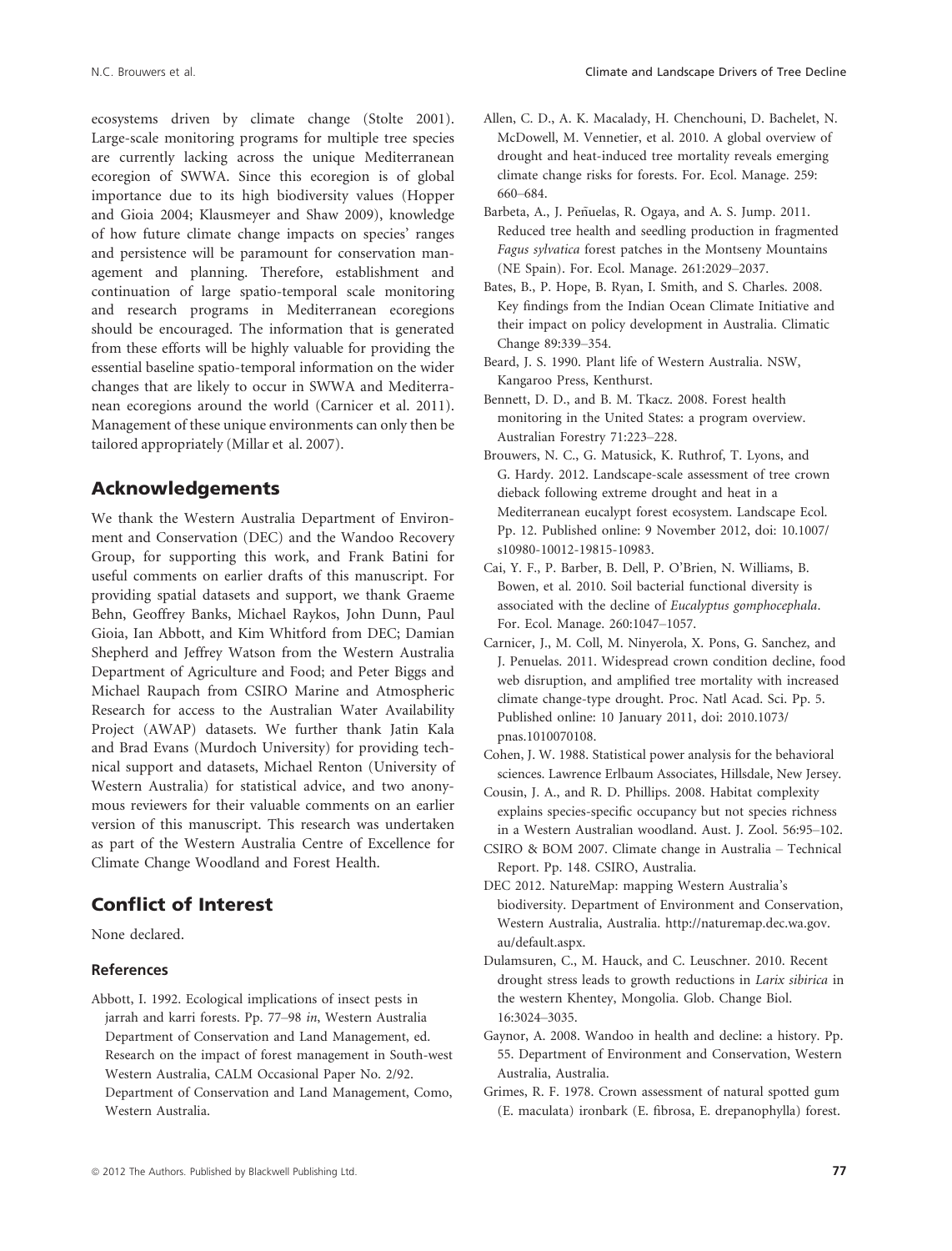Pp. 16. Department of Forestry, Brisbane, Queensland, Australia, Technical Paper 7.

Hansen, A. J., R. P. Neilson, V. H. Dale, C. H. Flather, L. R. Iverson, and D. J. Currie, et al. 2001. Global change in forests: responses of species, communities, and biomes. Bioscience 51:765–779.

Harper, R. J., K. R. J. Smettem, and R. J. Tomlinson. 2005. Using soil and climatic data to estimate the performance of trees, carbon sequestration and recharge potential at the catchment scale. Aust. J. Exp. Agric. 45:1389–1401.

Hooper, R. J., and K. Sivasithamparam. 2005. Characterization of damage and biotic factors associated with the decline of Eucalyptus wandoo in southwest Western Australia. Can. J. For. Res. 35:171–178.

Hopper, S. D., and P. Gioia. 2004. The Southwest Australian Florisitic Region: evolution and conservation of a global hotspot of biodiversity. Annu. Rev. Ecol. Evol. Syst. 35:623–650.

Huang, C.-Y., and W. R. L. Anderegg. 2012. Large droughtinduced aboveground live biomass losses in southern Rocky Mountain aspen forests. Glob. Change Biol. 18:1016–1027.

Hughes, L., E. M. Cawsey, and M. Westoby. 1996. Climatic range sizes of Eucalyptus species in relation to future climate change. Global Ecol. Biogeogr. Lett. 5:23–29.

IPCC 2007a. Climate Change 2007: Impacts, adaptation and vulnerability. Contribution of Working Group II to the Fourth Assessment Report of the Intergovernmental Panel on Climate Change. M. L. Parry, O. F. Canziani, J. P. Palutikof, P. J. Van Der Linden and C. E. Hanson, eds. Pp. 976. Cambridge University Press, Cambridge, United Kingdom and New York, NY, USA.

IPCC 2007b. Climate Change 2007: The physical science basis. Contribution of Working Group I to the Fourth Assessment Report of the Intergovernmental Panel on Climate Change. S. Solomon, D. Qin, M. Manning, Z. Chen, M. Marquis, K. B. Averyt, M. M. Tignor and H. L. Miller, eds. Pp. 996. Cambridge University Press, Cambridge, United Kingdom and New York, NY, USA.

Jones, D. A., W. Wang, and R. Fawcett. 2009. High-quality spatial climate data-sets for Australia. Aust. Meteorol. Oceanogr. J. 58:233–248.

Jump, A. S., J. M. Hunt, and J. Penuelas. 2006. Rapid climate change-related growth decline at the southern range edge of Fagus sylvatica. Glob. Change Biol. 12:2163–2174.

Jump, A. S., C. Matyas, and J. Peñuelas. 2009. The altitudefor-latitude disparity in the range retractions of woody species. Trends Ecol. Evol. 24:694–701.

Klausmeyer, K. R., and M. R. Shaw. 2009. Climate change, habitat loss, protected areas and the climate adaptation potential of species in Mediterranean ecosystems worldwide. PLoS ONE 4:e6392.

Laurance, W. F., B. Dell, S. M. Turton, M. J. Lawes, L. B. Hutley, H. McCallum, et al. 2011. The 10 Australian ecosystems most vulnerable to tipping points. Biol. Conserv. 144:1472–1480.

Logan, M. 2010. Biostatistical design and analysis using R: a practical guide. Wiley-Blackwell, Chichester, UK.

Majer, J. D., and H. F. Recher. 1988. Invertebrate communities on Western Australian eucalypts: a comparison of branch clipping and chemical knockdown procedures. Aust. J. Ecol. 13:269–278.

Majer, J. D., H. F. Recher, R. Graham, and R. Gupta. 2003. Trunk invertebrate faunas of Western Australian forests and woodlands: influence of tree species and season. Aust. Ecol. 28:629–641.

van Mantgem, P. J., and N. L. Stephenson. 2007. Apparent climatically induced increase of tree mortality rates in a temperate forest. Ecol. Lett. 10:909–916.

van Mantgem, P. J., N. L. Stephenson, J. C. Byrne, L. D. Daniels, J. F. Franklin, P. Z. Fule, et al. 2009. Widespread increase of tree mortality rates in the western United States. Science 323:521–524.

Mantyka-Pringle, C. S., T. G. Martin, and J. R. Rhodes. 2012. Interactions between climate and habitat loss effects on biodiversity: a systematic review and meta-analysis. Glob. Change Biol. 18:1239–1252.

Matusick, G., K. Ruthrof, N. C. Brouwers, B. Dell, and G. Hardy. 2012. Sudden forest canopy collapse corresponding with extreme drought and heat in a mediterranean-type forest in southwestern Australia. Eur. J. Forest Res. under review.

Mercer, J. 1991. Decline of Eucalyptus wandoo Blakely in the Western Australian wheatbelt area. 170 Pp. Honours Thesis, Murdoch University, Murdoch, Western Australia, Australia.

Mercer, J. 2003. Survey of Eucalyptus wandoo decline. Pp. 38. A report on wandoo decline in the Western Australian wheatbelt on behalf of the Department of Conservation and Land Management.

Mercer, J. 2008. Second survey of Eucalyptus wandoo decline. Pp. 51. A report on wandoo decline on behalf of the Wandoo Recovery Group, Department of Environment and Conservation and WWF-Australia.

Millar, C. I., N. L. Stephenson, and S. L. Stephens. 2007. Climate change and forests of the future: managing in the face of uncertainty. Ecol. Appl. 17:2145–2151.

Mittermeier, R. A., W. R. Turner, F. W. Larsen, T. M. Brooks, C. Gascon, F. E. Zachos, et al. 2011. Global biodiversity conservation: the critical role of hotspots. Pp. 3–22 in F. E. Zachos and J. C. Habel, eds. Biodiversity hotspots: distribution and protection of conservation priority areas. Springer Berlin, Heidelberg.

Peel, M. C., B. L. Finlayson, and T. A. McMahon. 2007. Updated world map of the Köppen-Geiger climate classification. Hydrol. Earth Syst. Sci. 11:1633–1644.

Peng, C., Z. Ma, X. Lei, Q. Zhu, H. Chen, W. Wang, et al. 2011. A drought-induced pervasive increase in tree mortality across Canada's boreal forests. Nature Climate Change 1:467–471.